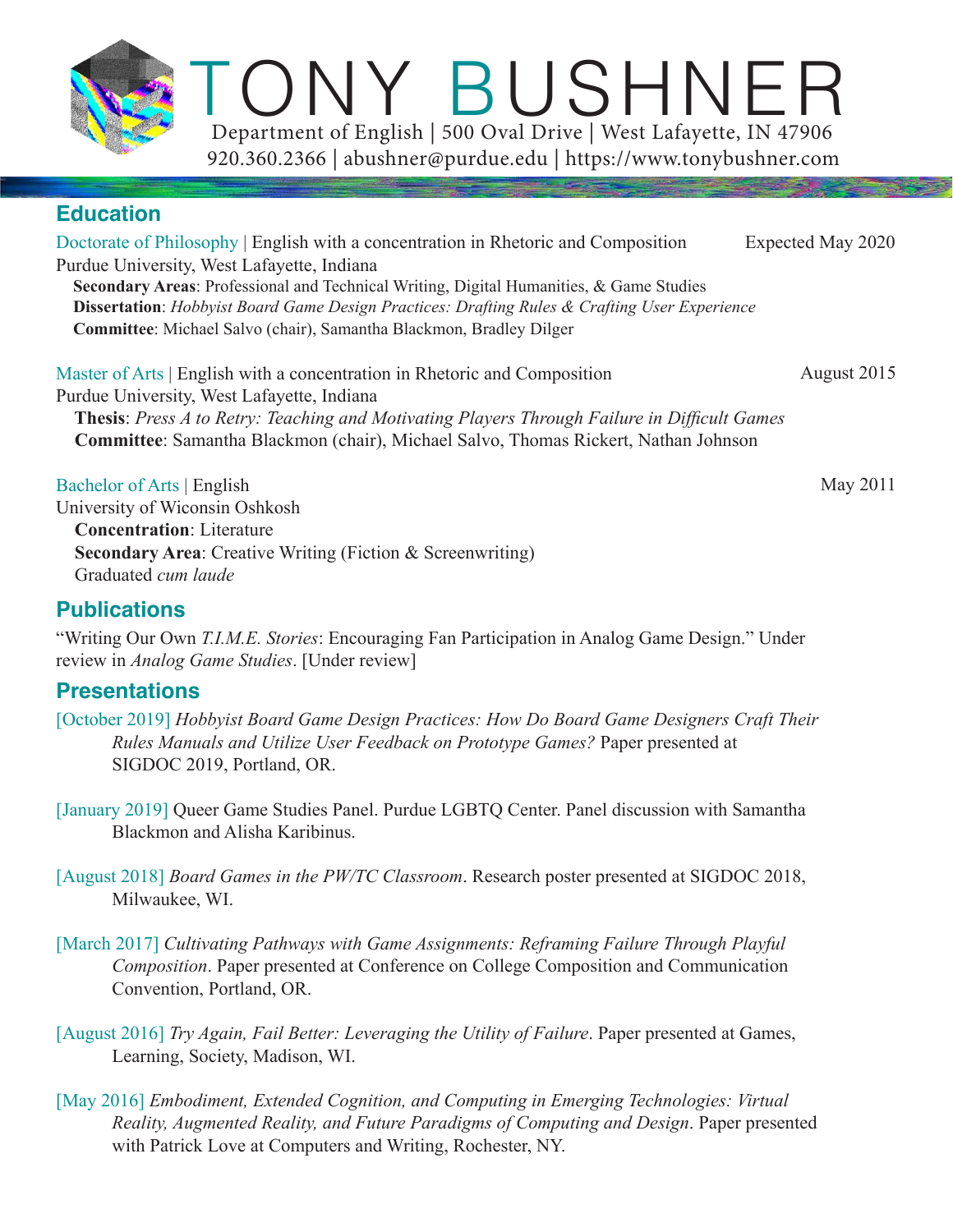- [March 2015] *Gender in Gaming and Nerd Culture*. UW Oshkosh Women's Center. Panel discussion with Aurora Cruz, Scott Dercks, and Lexi Szewczuga.
- [March 2015] *Rethinking Failure: Video Games as a Model for Learning*. Paper presented at Midwestern Conference on Literature, Language, and Media, Dekalb, IL.
- [March 2015] *Listening For Laughter: Revealing the Humorous Subtext of Composition*. Paper presented at Conference on College Composition and Communication, Tampa, FL.t
- [March 2014] *Game On: Pedagogical Uses of Board Games in the Classroom*. Paper presented at Midwestern Conference on Literature, Language, and Media, Dekalb, IL.
- [March 2012] *Web 2.0: Giving a Voice to Online Writing Labs*. Paper presented at International Writing Centers Association Conference, San Diego, CA.

## **Invited Talks**

[February 2020] *The History, Rhetoric, and Accessibility of Analog Games*. University of Arkansas. 30 minute talk about modern board game design, including how designs have evolved since *Settlers of Catan*  reached American shores, and best practices for game designers to make their games more accessible.

[September 2019] *Podcast Recording and Editing Best Practices*. Purdue University. Invited two-part lecture and demonstration for Dr. Pacheco's class on recording equipment, acoustics, best practices for recording podcast audio, and how to use the open source audio editor Audacity.

[February 2017] *The Rhetoric of Space in 3D Game Environments*. Purdue University. Invited lecture for Dr. Whittinghill's game design class on how 3D environments inform players about how to move through them and how to design game environments to communicate affect.

## **Workshops & Demonstrations**

| [Demo] Dynamic Glitch Art Visuals for Live Music with Quartz Composer,<br>Purdue Interactive & Digital Arts Club                           | November 2018    |
|--------------------------------------------------------------------------------------------------------------------------------------------|------------------|
| Demonstration of datamoshing video program to accompany live music                                                                         |                  |
| [Workshop] Python Workshop for Language Processing, CROW Team<br>Workshop on writing Python scripts to process large text corpora          | February 2018    |
| [Workshop] Adobe Premiere for OWL Video Developers, Purdue OWL<br>Best practices for editing in Adobe Premiere for online video production | October 2017     |
| [Workshop] Effective Graphics for Graduate Engineering Students,                                                                           | April 2019       |
| Purdue College of Engineering                                                                                                              | March 2019       |
| Best practices for creating data visualizations and diagrams that are                                                                      | November 2018    |
| accessible and easy to understand at a glance, including color theory,                                                                     | <b>July 2018</b> |
| visual hierarchy/emphasis, and proper labeling                                                                                             | April 2018       |
|                                                                                                                                            | October 2017     |
| [Workshop] Board Game Design in ENGL106                                                                                                    | Spring 2015      |
| How to incorporate board game design into lessons on visual and                                                                            |                  |
| instructional design as either a major assignment or classroom activity                                                                    |                  |
| [Workshop] Teaching with Board Games                                                                                                       | Spring 2014      |
| Board games to play in the classroom to demonstrate rhetorical concepts                                                                    |                  |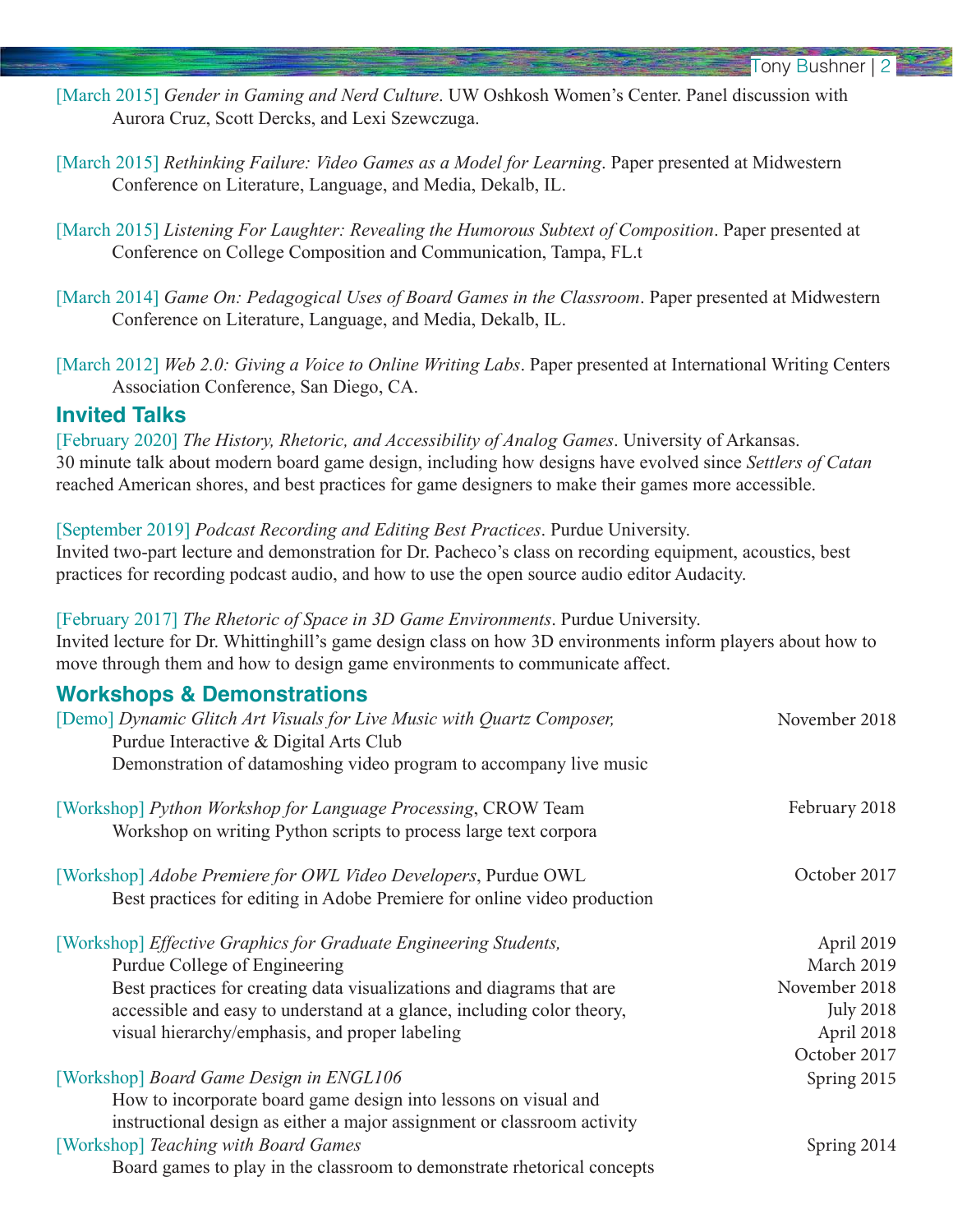May 2016 – Present

## **Administrative Roles**

OWL Webmaster/Tech Coordinator

#### *Purdue University*

**Duties**: Maintain user-facing pages and backend databases for the Purdue OWL family of sites. Develop new features and services. Conduct usability tests on current pages. Address UX concerns with advertisements and content design.

## Digital Rhetorics Syllabus Approach Co-Leader/Webmaster

#### *Purdue University*

**Duties**: Maintain web repository of syllabi and course materials for the Digital Rhetorics syllabus approach to freshman composition. Organize working meetings for syllabus standard compliance. Plan and administer graduate TA workshops for developing curriculum.

## **Courses Taught**

English 419 | Multimedia Composition Students practice principles of multimedia design and implementation, with an emphasis on developing and Kickstarting an original board game.

English 421 | Technical Writing

Focus on technical materials in written/visual formats that are user-centered and aware of audience and context.

English 420 | Business Writing Students produce effective business letters, memos, reports, and collaborative projects in professional contexts.

English 420Y | Business Writing Online As above, but conducted entirely through Blackboard Learn's online interface.

English 420e | Business Writing for Entrepreneurs As above, with an emphasis on producing commercial goods/services and communicating with customers.

English 280 | Games, Narratives, Culture [TA for Dr. Samantha Blackmon; assisted in syllabus development] Course that examines video and analog games as texts that convey unique narratives and how those narratives reflect the culture that created them.

## English 106 | Introductory Composition

Freshman composition course with a specific course progression focused on using digital tools to create multimedia texts with an emphasis on the affordances and limitations of different platforms and media formats.

## **Achievements & Awards**

| Purdue English Graduate Pedagogy Showcase   Runner Up                                                   | Spring $2019$                         |
|---------------------------------------------------------------------------------------------------------|---------------------------------------|
| Purdue Professional Writing Showcase Instructor IGNITE Session   Runner Up                              | Spring 2018                           |
| English Department Excellence in Teaching Award                                                         | AY 2014-2015                          |
| Quintilian Award for Excellence in Teaching<br>(For ENGL106 instructors within top 10% of course evals) | Spring 2015<br>Fall 2014<br>Fall 2013 |

#### Fall 2014-Spring 2016